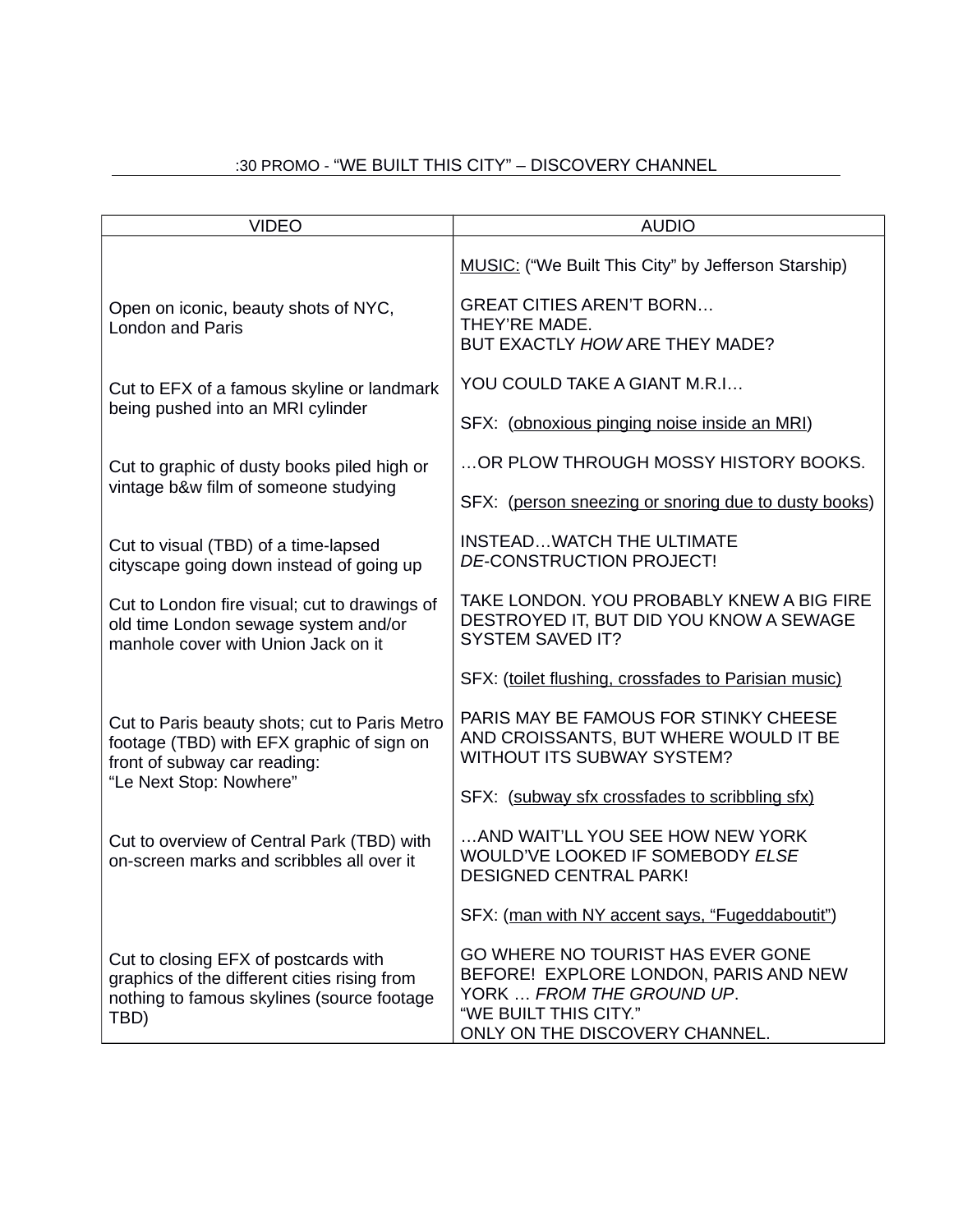# :30 PROMO - "ANIMAL OLYMPIANS" TEASE – DISCOVERY CHANNEL

| <b>VIDEO</b>                                                                                                                                                                                        | <b>AUDIO</b>                                                                                                                                                                                                                                                                                       |
|-----------------------------------------------------------------------------------------------------------------------------------------------------------------------------------------------------|----------------------------------------------------------------------------------------------------------------------------------------------------------------------------------------------------------------------------------------------------------------------------------------------------|
|                                                                                                                                                                                                     | SFX: (Olympic theme or theme-like music; add slow<br>build of cheering animal audiences under)                                                                                                                                                                                                     |
| Show Olympic rings, then break them apart<br>Show sneakers with red X through them<br>Show mock-up of Wheaties box that seems<br>to crumple up<br>Show mock-up of Disneyland passes that<br>burn up | NEXT YEAR, THE WORLD'S GREATEST ATHLETES<br>WON'T BE IN RIO.<br>THEY WON'T GET SNEAKER DEALS.<br>THEY WON'T MAKE THE FRONT OF THE<br><b>WHEATIES BOX.</b><br>AND NOT ONE OF 'EM IS GOING TO DISNEYLAND.<br>SFX: (crowd noise builds in excitement, mixed with the<br>sounds of stampeding animals) |
| Either go back to type on screen; or use out<br>of focus video of the animals competing so<br>you can't tell who/what they are                                                                      | <b>BUT WHEN REAL SCIENCE</b><br><b>MEETS REALISTIC ANIMATION</b><br>THE FASTESTSTRONGESTMOST UNTAMED<br>ATHLETES ON EARTH WILL COMPETE AGAINST<br>EACH OTHER  FOR THE VERY FIRST TIME!                                                                                                             |
| Slam cuts reveal cool animal showdowns                                                                                                                                                              | <b>SCALED TO SIZE.</b><br><b>HEAD TO HEAD.</b><br><b>READY TO RUMBLE.</b>                                                                                                                                                                                                                          |
| Cut to closing grfx with tune-in                                                                                                                                                                    | SFX: (animals from John Downer video)<br>"ANIMAL OLYMPIANS."<br>THE FUR IS GONNA FLY.<br>ONLY ON THE DISCOVERY CHANNEL.                                                                                                                                                                            |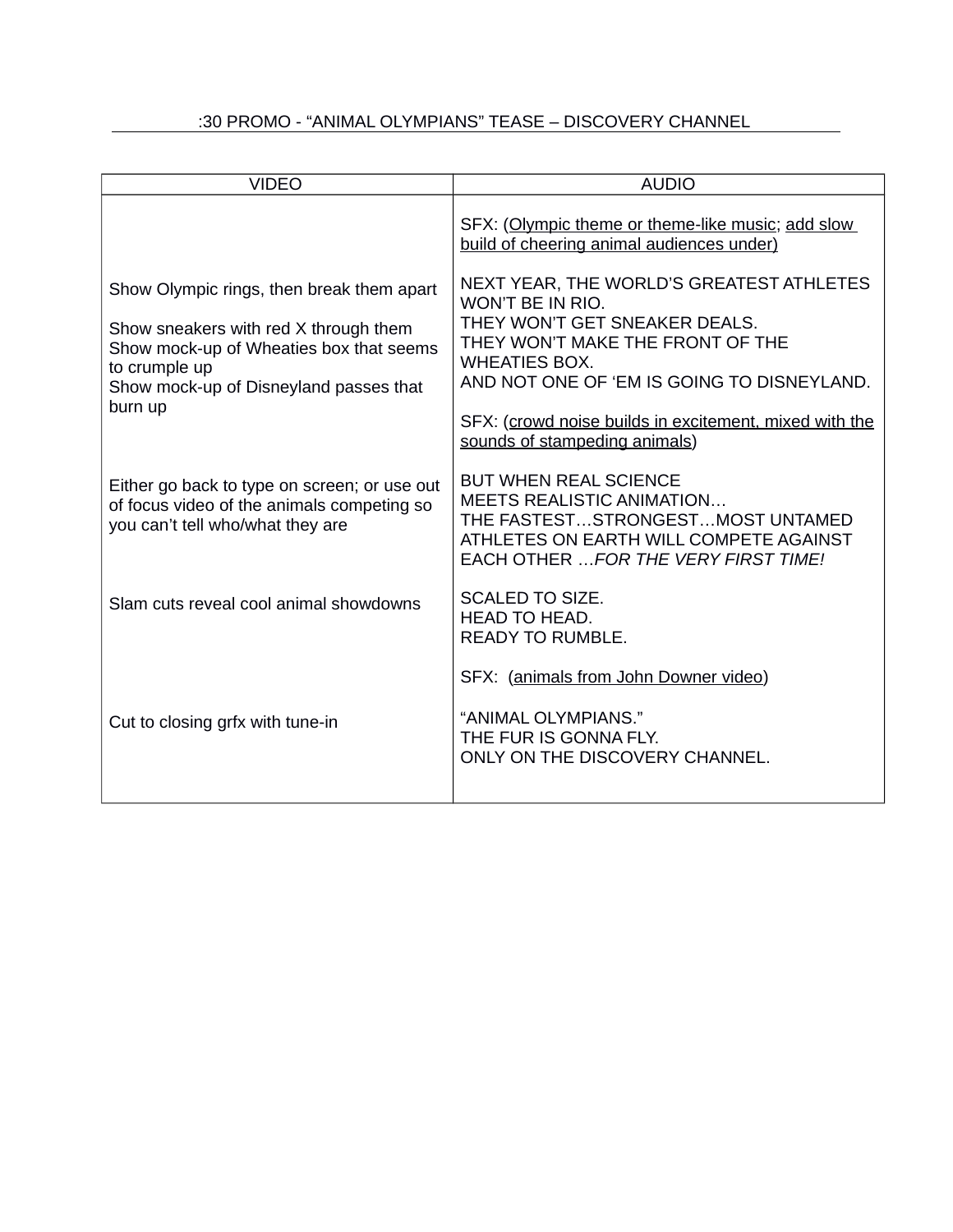

# **AT&T/DirecTV - Board of Directors Video – Summer 2016**

| <b>Section</b>                                   | <b>Narration</b>                                                                                                                                                                                                                                                                                                                                                                                                                                                                 |
|--------------------------------------------------|----------------------------------------------------------------------------------------------------------------------------------------------------------------------------------------------------------------------------------------------------------------------------------------------------------------------------------------------------------------------------------------------------------------------------------------------------------------------------------|
| Evolving<br>Consumer<br><b>Behaviors</b>         | Every day, the <i>evolution</i> of technology puts a world of choices<br>in our hands.                                                                                                                                                                                                                                                                                                                                                                                           |
|                                                  | Fact is, by 2020, the average American will own roughly 10<br>devices powerful tools that entertain, inform and engage us.                                                                                                                                                                                                                                                                                                                                                       |
|                                                  | Yet millions of hyperconnected customers often say they're<br>overwhelmed by too many choices.                                                                                                                                                                                                                                                                                                                                                                                   |
|                                                  | That's why at AT&T, we're about to unleash a <i>revolution</i> in the<br>way we do business.                                                                                                                                                                                                                                                                                                                                                                                     |
| Role of<br>Integrated<br><b>Services</b>         | Customers want integrated services that simplify the number<br>of relationships they have to manageyet deliver<br>differentiated experiences they just can't get from a<br>standalone provider.                                                                                                                                                                                                                                                                                  |
|                                                  | For customers, it means purchasing bundled services.                                                                                                                                                                                                                                                                                                                                                                                                                             |
|                                                  | For AT&T, it means higher Net Promoter Scores and lower<br>churn.                                                                                                                                                                                                                                                                                                                                                                                                                |
| Products:<br>Optimize<br>Legacy;<br>Pivot to New | While we can build new products with customer desires in<br>mind, shifting traditional products to this new paradigm<br>requires more than just vision.                                                                                                                                                                                                                                                                                                                          |
|                                                  | It requires investment.                                                                                                                                                                                                                                                                                                                                                                                                                                                          |
| \$1B<br>Investment                               | That's why we're investing \$1 billion to satisfy five key<br>customer demands - with services that are Simple,<br>Personalized, Seamless, Secure and Ultra-Fast.                                                                                                                                                                                                                                                                                                                |
|                                                  | SIMPLE:<br>Customers like to keep things simple, so we'll promote<br>bundled experiences, rather than standalone products. By<br>focusing on integrated, flat-price bundles, we'll streamline<br>offers by giving customers a single, clear bill that includes all<br>prices, products and fees. No hidden fees, no surprises.<br>Everyday simple pricing that's easy to understand. Plus: we'll<br>streamline payment options, late-fee timing, bill-cycle changes<br>and more! |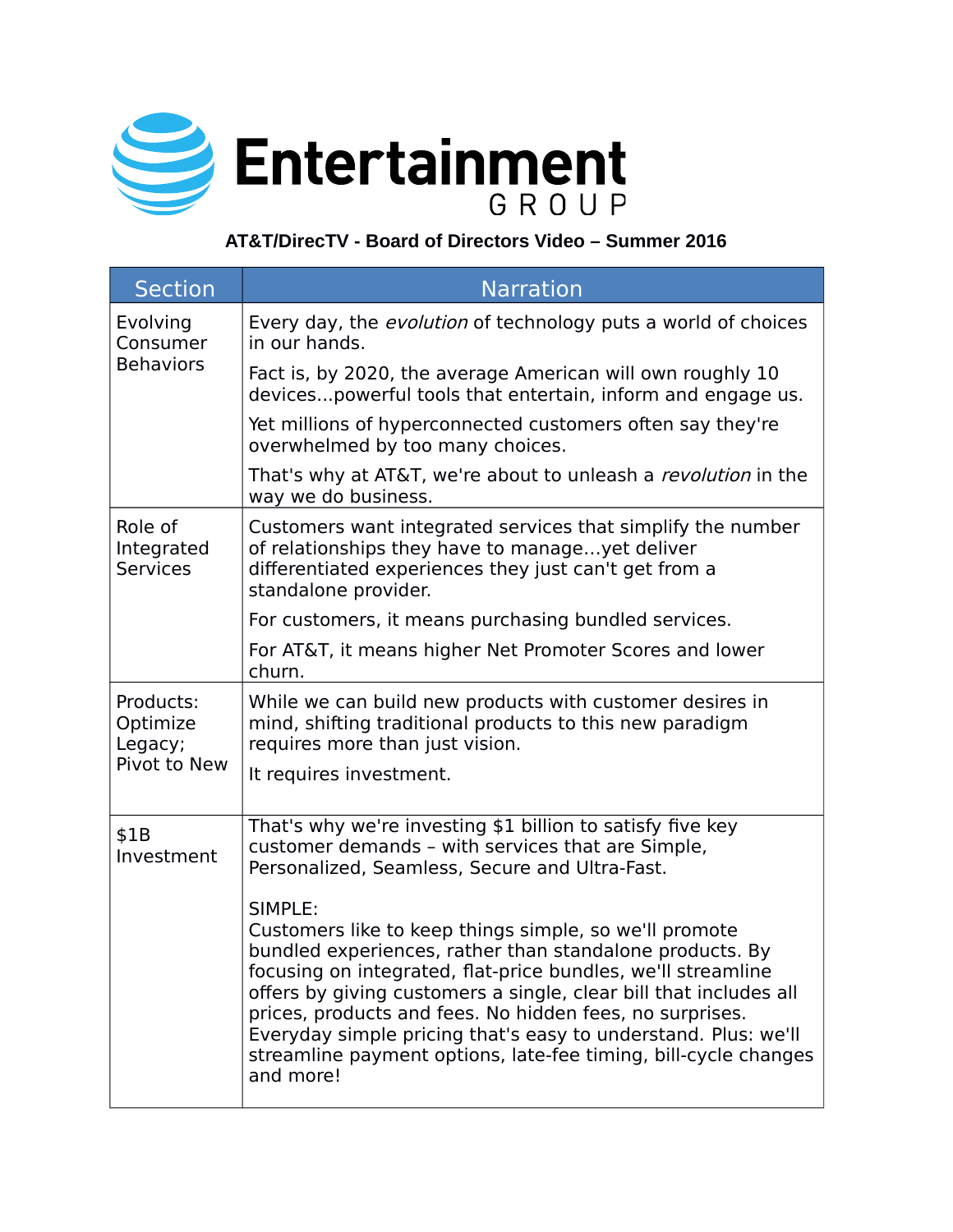| PERSONALIZED:<br>Currently, customers can only resolve sales, billing or support<br>issues through a limited set of channels. That's frustrating for<br>them - and inefficient for our operations. But soon, we'll<br>expand those capabilities so we can meet customer needs<br>through a variety of channels.               |
|-------------------------------------------------------------------------------------------------------------------------------------------------------------------------------------------------------------------------------------------------------------------------------------------------------------------------------|
| What's more, by expanding our active decision engine, we'll<br>develop offer and retention strategies based on our<br>customers' own attributesand boost customer commitment<br>to our brand through our new loyalty program.                                                                                                 |
| The result? Personalized service - and satisfied customers.                                                                                                                                                                                                                                                                   |
| <b>SEAMLESS:</b><br>We'll simplify the agent-customer experience by reducing the<br>number of options now used to sell, bill and support<br>customers.                                                                                                                                                                        |
| Then, we'll reduce the number of tools agents use - and<br>simplify billing - by removing several of the systems required<br>to support and sell products across the channels.                                                                                                                                                |
| Finally, we'll move to a single website for sales, billing and<br>support, as well as a single IVR platform across the<br>consumer base. That way, customers will enjoy seamless<br>interactions with no compromise in quality.                                                                                               |
| <b>SECURE:</b><br>For AT&T and our customers alike, security isn't everything.<br>It's the only thing. So we'll continue to lead the industry by<br>making security the #1 priority of every product we build and<br>every service we deliver.                                                                                |
| <b>ULTRAFAST:</b><br>Customers demand speed – in their technology and in their<br>tech support. So we'll invest in new digital diagnostics that can<br>pinpoint problems and provide fixes when service issues arise;<br>in-home trouble- shooting that will reduce - or even eliminate<br>- the need to use call-in centers. |
| On July 29 <sup>th</sup> , be there as we unveil a game-changing shift to<br>software-delivered products that will bring the ideal customer<br>experience to life!                                                                                                                                                            |
| Because in a world of "too many" options, there's still really<br>only one choice: AT&T.                                                                                                                                                                                                                                      |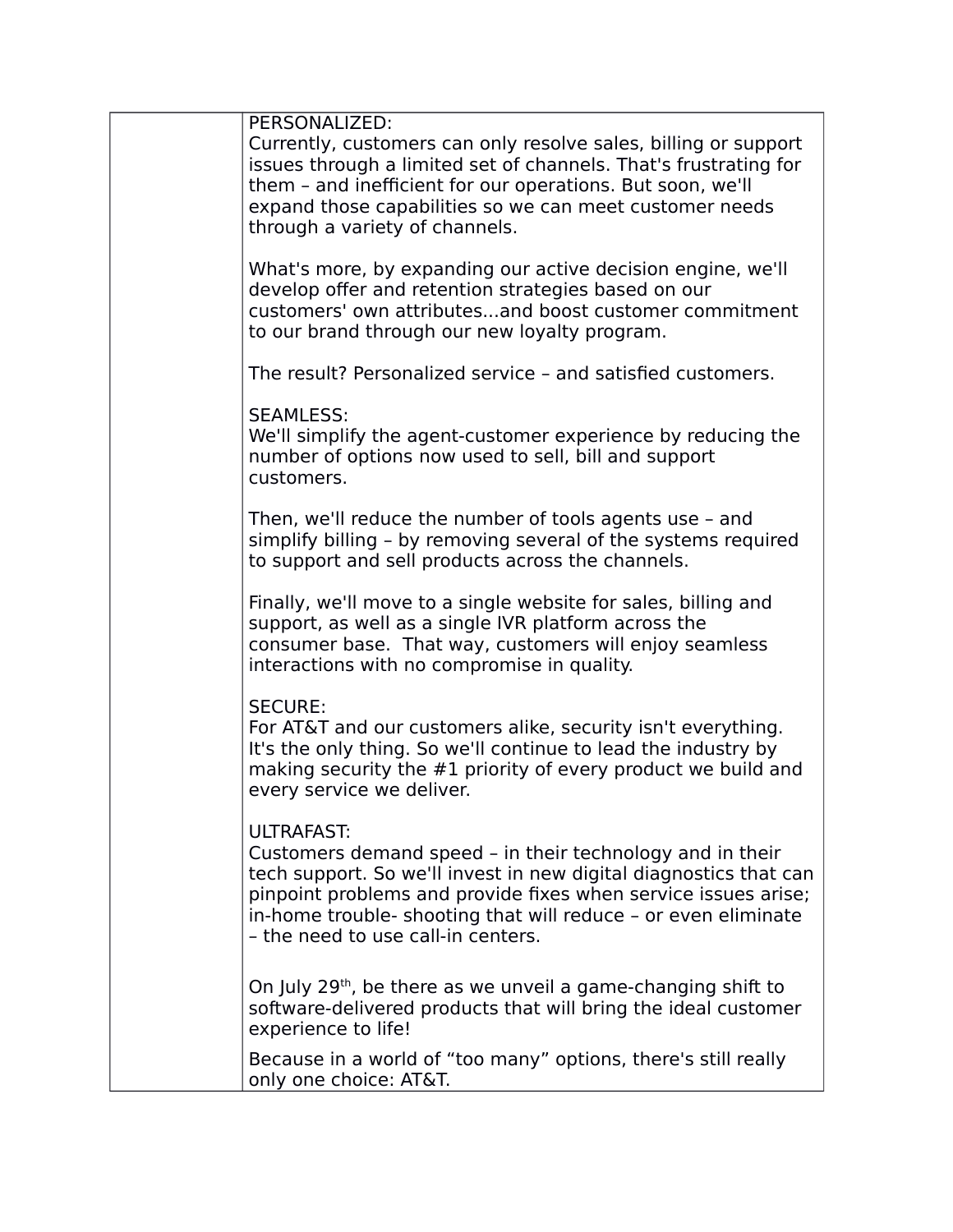## **LIMELIGHT NEWSPAPER DEALS**

*Portsmouth Herald*

Client: COLLEGE BAKERY

Body:

Next to a little blue box from Tiffany's, nothing makes a woman's heart flutter like a pink bakery box. Get ready to lift the lid on a world of mouthwatering treats. Danish and donuts that make boring meetings worth sitting through. Fresh breads that turn ho-hum weeknight dinners into bistro-worthy events. And seriously, if cake is ever wrong, we don't want to be right.

Today's sweet deal lets you savor a sugar rush at half price! Spend just \$5 and you'll score a pink box packed with \$10 worth of yummy baked goods. At that price, you can be a hero at work or home – *and* grab yourself a cookie for the commute!

Trust your taste buds to the European-style bakery that's been serving up smiles for 30 years. Whether you're celebrating a birthday, wedding, graduation, team championship or baby shower, College Bakery creates eye-popping edible artwork. In addition to everyone's favorite cake flavors, we produce crowd-pleasing delights, like marble cheesecake tarts and tiramisu; toppings featuring fruit, chocolate ganache and pink champagne; and delectable items you can enjoy for breakfast, lunch or dinner.

Client: RON'S ALL-SEASONS PEST CONTROL

Body:

Pssssst. You've got a new roommate. He moved in last night while you were sleeping. Unlike your last roomie, he isn't running up your cable bill or eating your food (remember that moochy slacker who swiped the moo goo gai pan you were saving for lunch?). Nope, this invader is silently destroying your biggest investment...not to mention grossing you out once you discover him and his little bug "buds."

Today's deal will exterminate crawling insects at 50% off the usual price! (Termites not included). Don't try offing these nasty buggers yourself – spend \$49 and leave it to the pros who know what they're doing...because they do it better than anyone in town.

So why lose sleep when pests set up house under your roof? Just call in Ron's All-Season Pest Control. They're ready to come to your rescue with a half-off chemical intervention that will kick those creepy crawlers to the curb. For a limited time only, you can show bugs who's really the boss. When Ron's team is on the job, if it crawls, it's history.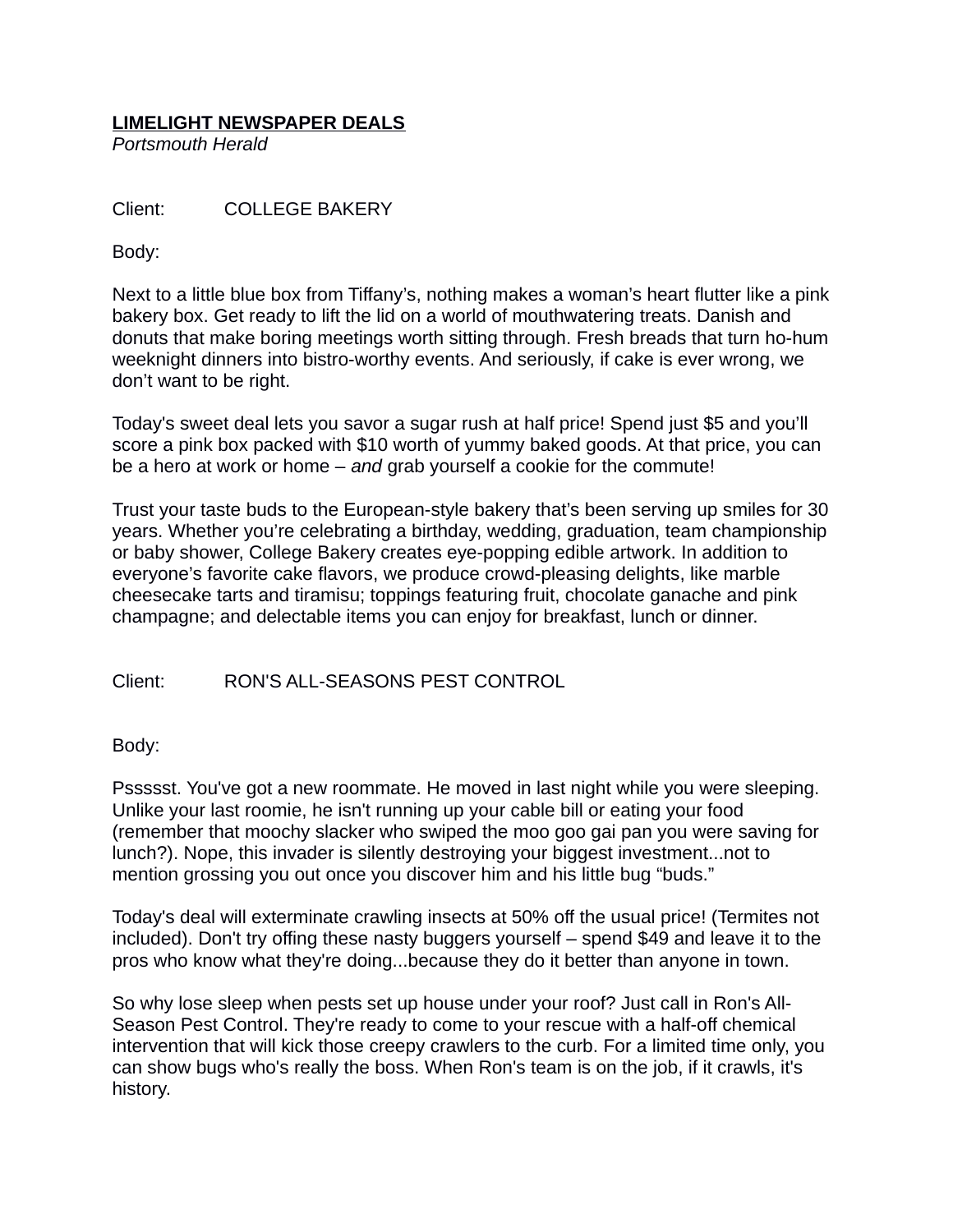#### :60 Radio *Rehabiliation Hospital of the Cape and Islands* "Jim's Story"

JIM: "After my stroke, I couldn't walk or stand (edit)…I was scared to death." (9:18-22, Tape 4)

#### ANNCR: **Stroke survivor Jim Graham talks about the difference between** *other* **rehab facilities and RHCI, the Rehabilitation Hospital of the Cape and Islands.**

JIM: "I felt like I was their only patient." (9:25-28, Tape 4)

#### ANNCR: **RHCI occupational therapist Liz Peterson helped Jim…every step of the way.**

LIZ: "Jim received 3 hours of intensive therapies every day." (8:30-33, Tape 2)

JIM: "They would challenge me (edit)...to excel." (9:33, Tape 2 – tighten his bite to :03 total)

SFX*: (ambient sound of therapy session under anncr. copy below) (7:11-30...any section of that from Tape 1…but only if there's time)*

#### ANNCR: **A member of Partners HealthCare, RHCI is a hospital dedicated solely to rehabilitation…serving the Cape, Islands, South Shore and South Coast.**

LIZ: "With the cutting-edge technology we have here, it really helps our patients get their lives back." (9:11-16, Tape 3)

JIM: "(edit out 'But')…they also have the best staff I've ever seen." (9:53-56, Tape 4)

#### ANNCR: **Unsurpassed technology. Unmatched care…with physicians on site 24/7.**  *That's* **the RHCI difference…and it could make all the difference in** *your* **recovery from illness, injury or surgery.**

Jim: "They all care. They *care* about what they do." (5:30-33, Tape

#### ANNCR: **To learn more, visit us at rhci dot org. Or call (508) 833-4000.**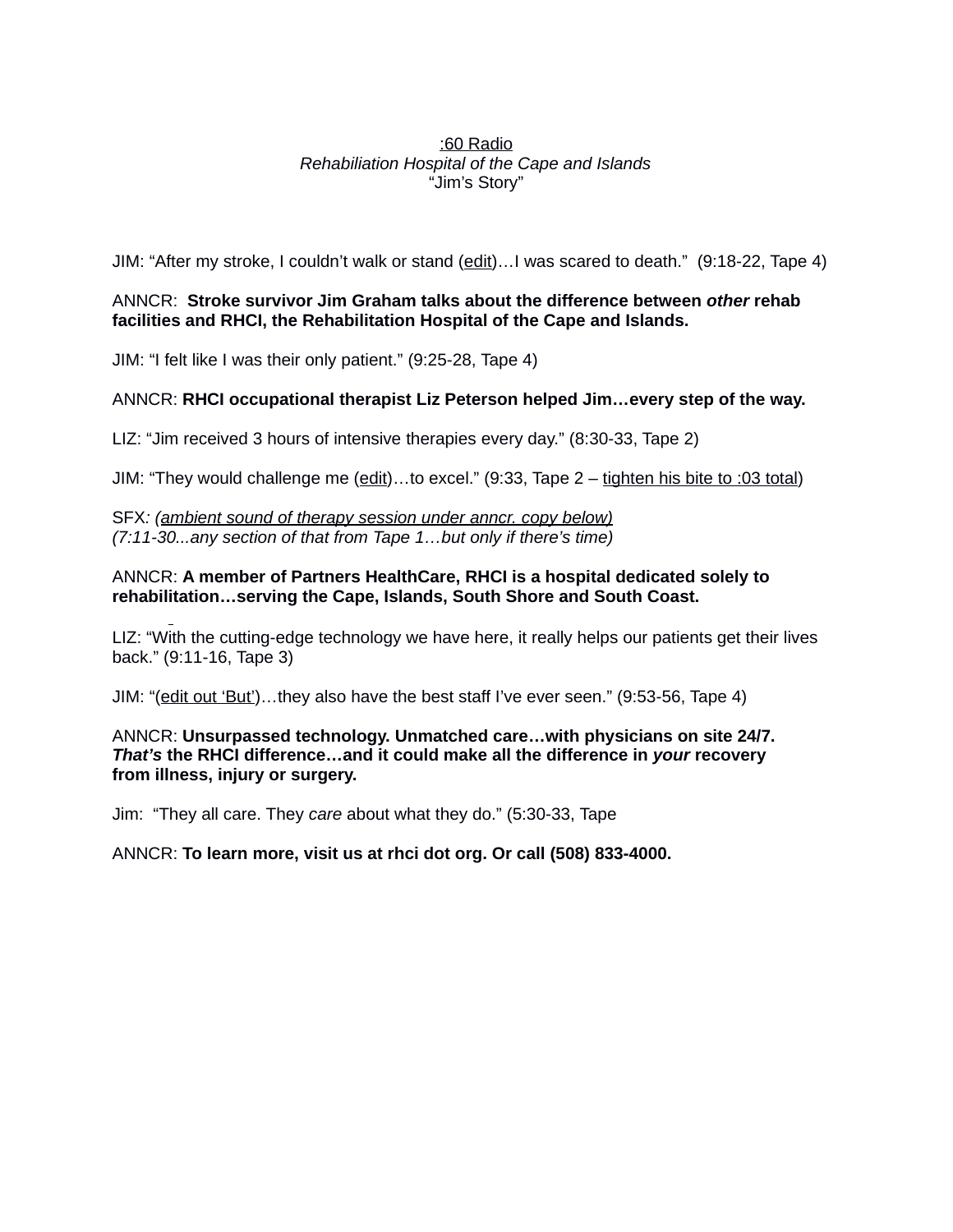# :30*DIE HARD 2* FX NETWORK

## GRAPHIC: Open with "FX Network Premiere" logo, dissolve to…

Bruce: "Yipeee-ki-yay, you motherf\*\*\*er…" (@ 1:50:04-07)

## **SO YOU WANNA BE AN ACTION HERO…**

*(cut to shots of Bruce battling bad guy on wing of plane @ 01:46:46 OR Bruce rolling over, firing gun @ 46:07 or 46:14)*

# **ON JANUARY 11TH , BRUCE WILLIS PRESENTS A MASTER CLASS…**

(cut to CU shot of Bruce @ 01:21:36 and more action shots @ 44:00-46:00)

Bruce: "Somebody's about to seriously f\*\*\* with this airport." (@ 31:31-35)

## **…IN KICKIN' ASS…**

*(cut to shot of bad guys pulling on ski masks @ 01:25:46)*

Bruce: "What do you need, a slide rule to figure this out?" (@ 31:59-32:02)

(*cut to shot of airplane nearly running over Bruce on runway @ 01:14:40)*

## **…THE "HARD" WAY!**

*(over shots of Bruce battling @ 13:02, 42:10, 44:09, 56:40, etc)*

## **"DIE HARD 2"**

*(cut to title graphic, then bite and scene that follows…)*

Bruce: "It's okay. I've done this before." (@ 38:48-51) *(cut to shot of him ejecting @ 01:18:12)*

## **AN FX NETWORK PREMIERE**

*(cut to closing graphics with title, tune-in)* **TUESDAY/TONIGHT AT (TIME**) **ONLY ON FX.**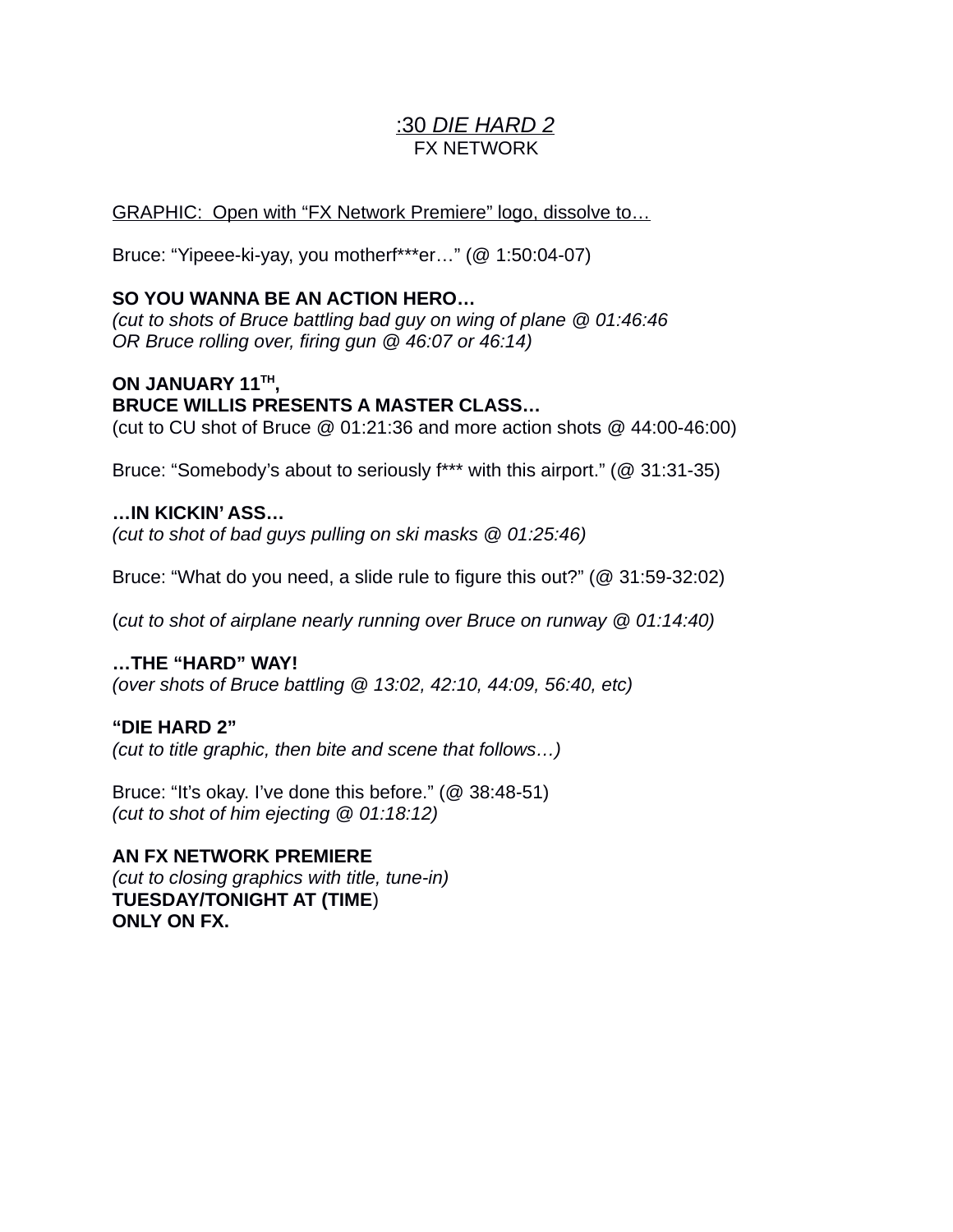# TWENTIETH TELEVISION **"BONES" SYNDICATION LAUNCH :30 PROMO**

*Open on shot of slackjawed guy facing TV screen, mindlessly pressing the remote from station to station.* 

## **DEAD TIRED OF THE USUAL WEEKEND TV SHOWS?**

As slackjawed guy channel surfs, we see light from TV reflecting off his face and audio under:

G*olf anncr (whispering): "He's going for the birdie..." Shopping network shill: "Genuine cubic zirconia..." Reality bite: "Get back here, Bunny Hoo Hoo!"*

## **WOULDN'T YOU RATHER...**

*Slam cut to action montage and fast-paced music...highlight sexy action* 

#### ...**JUMP** *THEIR* **"BONES"?**

*Series of sexy bites from the crew TBD*

## **THE PRIMETIME HIT...IS NOW PULLING A WEEKEND SHIFT.**

*Bites TBD and include footage of the cast "dancing" with the skeleton X-rays* 

## **BRING YOUR WEEKEND BACK FROM THE DEAD. HANG WITH THE SKELETON CREW FROM "BONES"!**

*Local tag*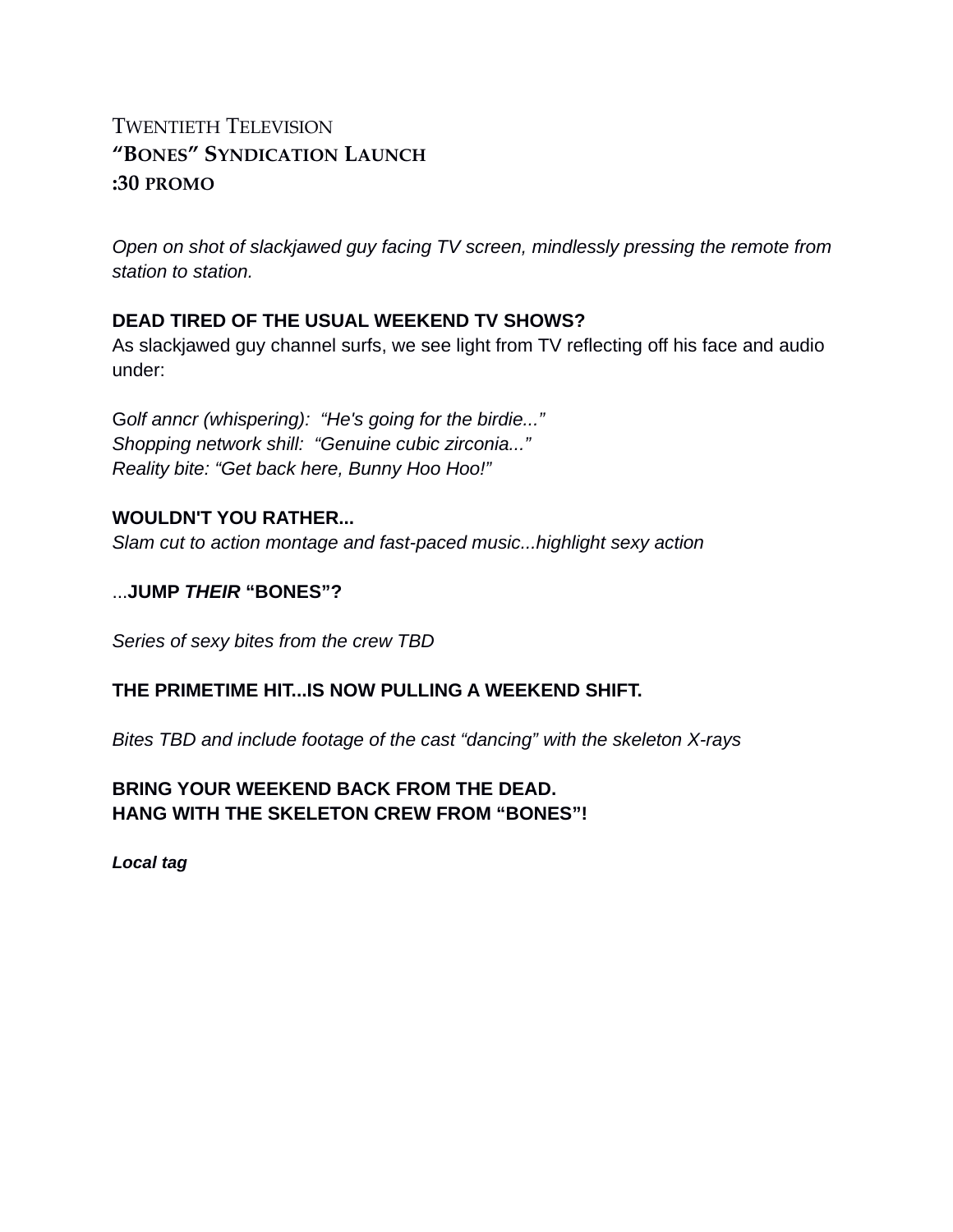**Sell Sheet Sony Pictures Television**

#### **SUPREME COURT PROGRAMMING BLOCK**

In 2000, Sony Pictures Television introduced JUDGE HATCHETT and the verdict was unanimous: millions responded to her warmth, compassion and innovative approach. As the Associated Press put it, "The key to JUDGE HATCHETT is its creative sentencing, which takes the defendant (and the viewer) beyond the courtroom for real life lessons."

In 2006, JUDGE MARIA LOPEZ's fiery, outspoken personality brought a fresh perspective to the bench. As the first Latina judge appointed to the Massachusetts Superior Court, Lopez was a maverick. She brought that passion for justice to her series, winning over defendants and viewers alike with her take-no-prisoners candor.

This fall, JUDGE DAVID YOUNG brings 15 years of experience, a razor-sharp wit and a tell-it-like-it-is attitude to Sony's newest daytime hit. Tough yet empathetic, this son of one of the country's most prominent lawyers has been a judge in Miami-Dade County since 1993. When it comes to laying down the law or fighting for what's right, he rules.

Now, these three pillars of justice are joining forces in one all-new court block. Together, they'll provide three times the power. Three times the personality. Three times the impact to your daytime ratings. Case closed.

America's most dynamic robe warriors. In television's most compelling daytime block. Judge Hatchett. Judge Maria Lopez. Judge David Young. Sony's "Supreme Court."

In session, starting in September. Exclusively from Sony Pictures Television.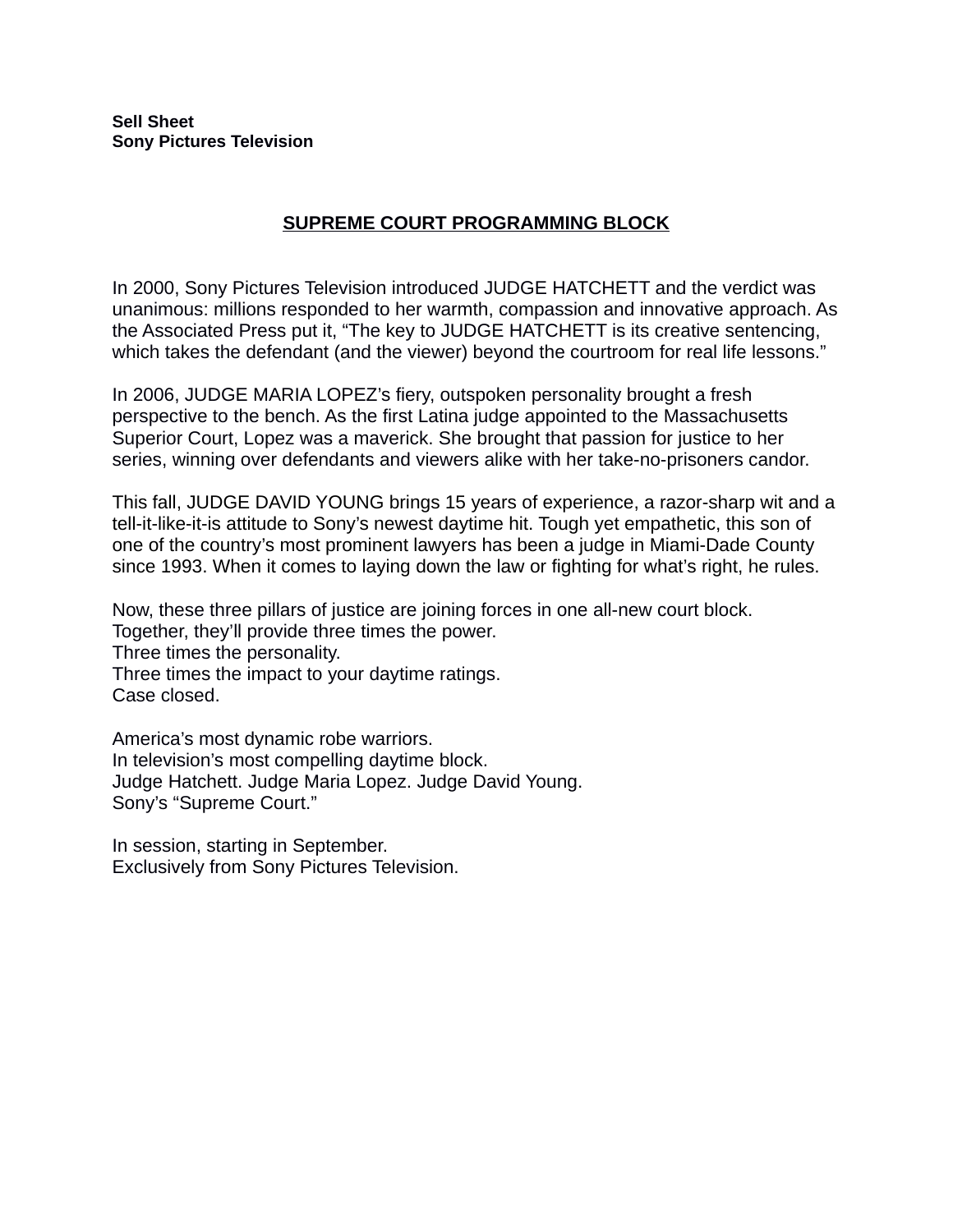#### **Sell Sheet National Geographic Channel**

- HEAD: THE POINT
- SUBHEAD: Atten-tion! You have been granted unprecedented access inside the U.S. Military Academy at West Point. Your orders: You will report to the National Geographic Channel every week. Your mission: You will spend a year on the campus, behind the scenes and in the life of tomorrow's leaders at *The Point*.

BODY COPY: This exclusive new series takes National Geographic Channel viewers into the hearts and minds of 10 cadets at one of our nation's most prestigious institutions – West Point. You'll get to know five freshmen and five upperclassmen who have chosen a military career at a time when American forces face extreme dangers around the globe. How will they cope with the pressures and the challenges? See for yourself as you step inside their world. Take a seat in their classrooms. Share their moments of crisis. And experience life at *The Point* through their eyes. Over the course of one year, you'll watch them grow from idealistic teenagers to dedicated young adults whose promise and future are indelibly shaped by *The Point.*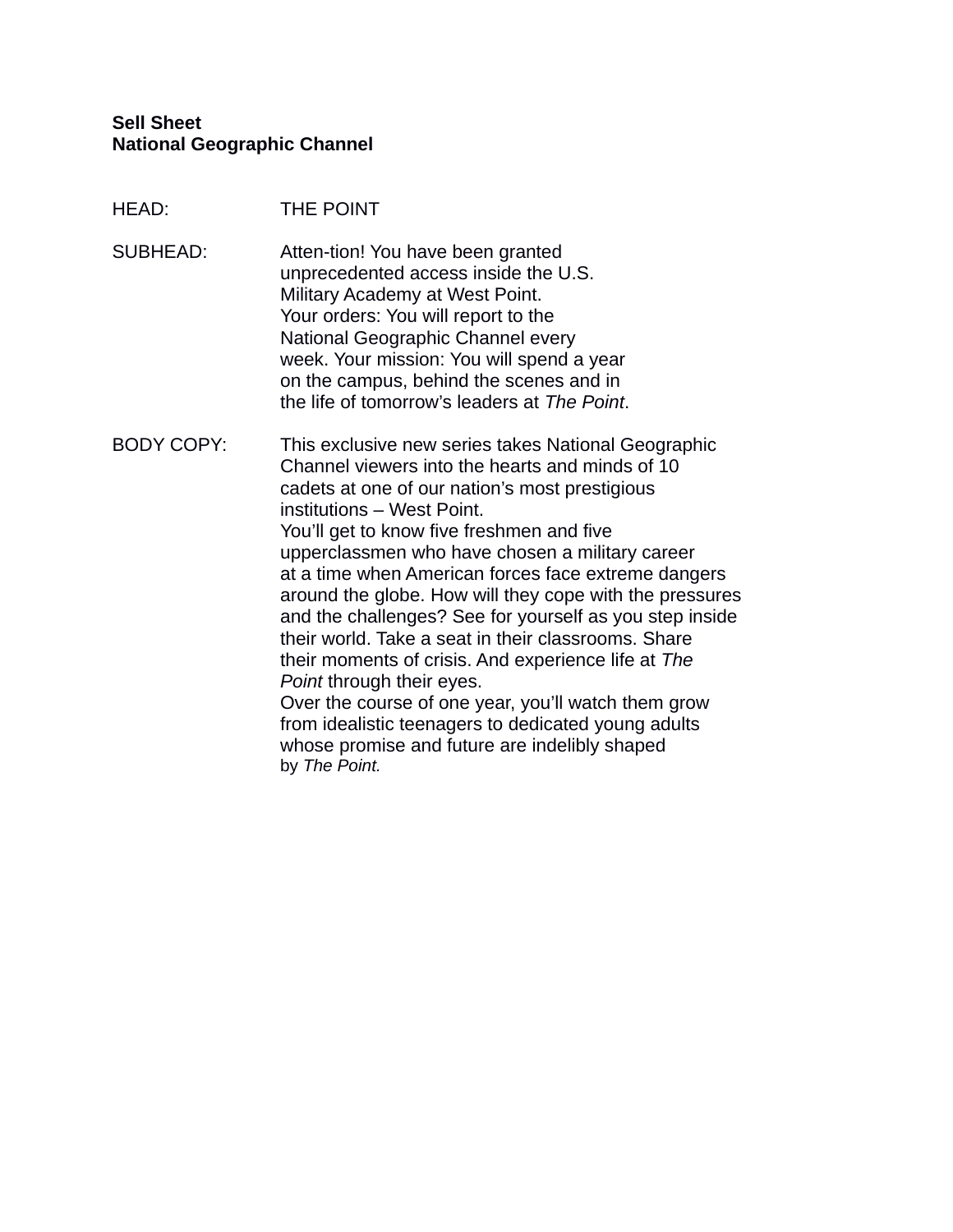# *:60 Radio - WOODSVILLE GUARANTY SAVINGS BANK*

# *The client wanted to use their existing "Top Dog" branding in a radio spot.*

"Q&A"

**MUSIC:** *("Balance Everything" theme under)*

**ANNCR:** Hey! What are *you* looking for in a bank? Free checking?

(**SFX**: *Bark!*)

...or complex "financial products" created by MBAs from an international "bankalopolis"?

(**SFX**: *Grrrrrr of a dog growling*)

Local-decision mortgages made by someone who'll look you in the eye?

( **SFX**: *Bark! Bark!*)

...or mortgage decisions made by a guy with a bad comb-over, sitting in a cubicle in Toledo?

(**SFX**: *Grrrrrrr*)

Mobile banking and mobile deposits?

(**SFX**: *Bark! Bark! Bark!*)

...or a smartphone app that has more bells and whistles than a fleet of fire engines?

# (**SFX**: *Grrrrrr*)

Yeah, we thought so. That's why at Woodsville Guaranty Savings Bank, keeping it simple is what we're all about.

We're like the Golden Retriever of banks: easygoing, loyal, friendly! We've been the bank you trust for 125 years – and the only thing *we're* merging with are your dreams. So bank with the top dog.

(**SFX**: *Bark! to punctuate*)

WGSB.

**W**here **G**reat **S**avings **B**egins. Visit Balance Everything Now Dot Com for details. **Member FDIC.**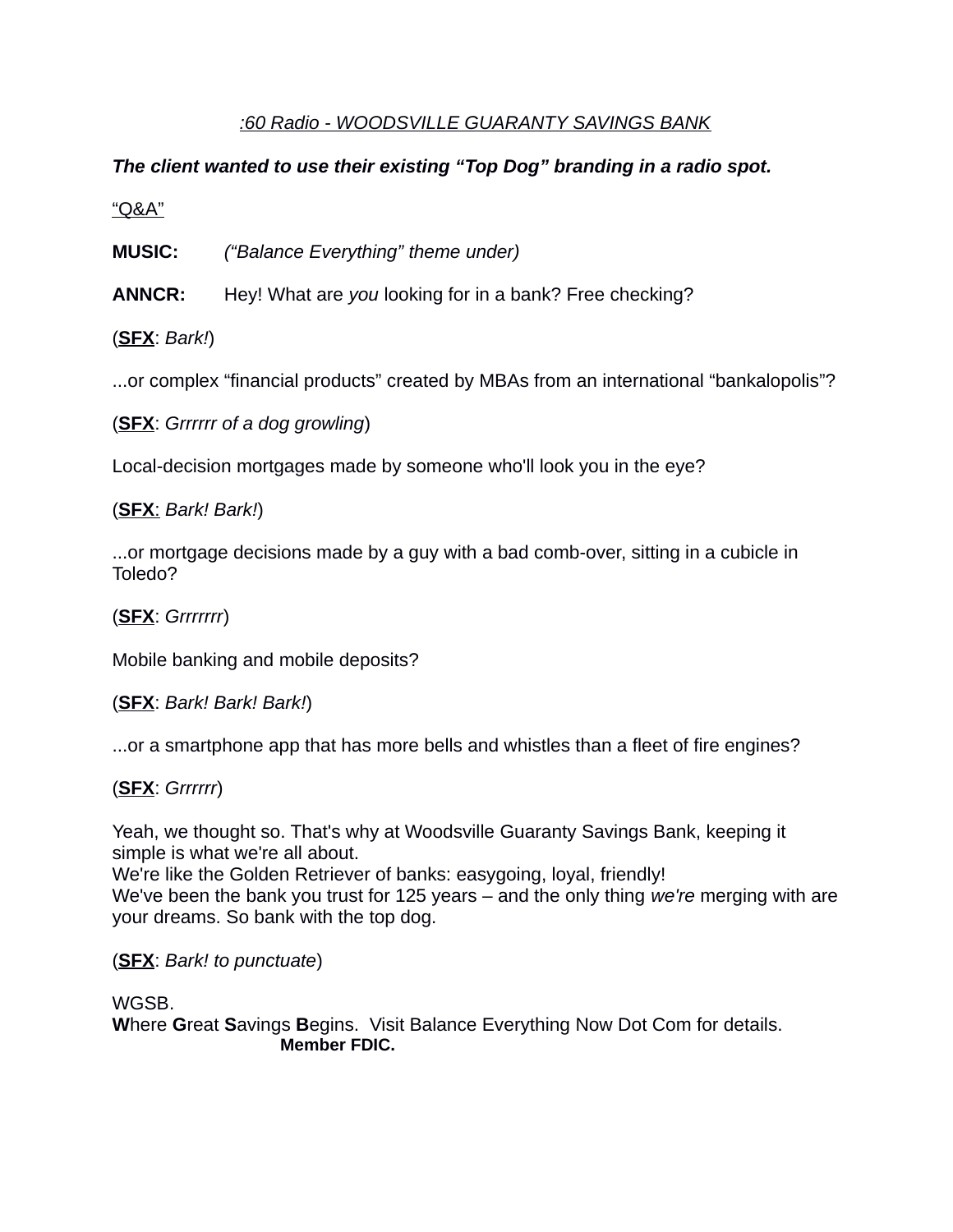#### *SHORT FEATURES: THE EXORCIST, A HARD DAY'S NIGHT*

#### *THE EXORCIST* REVISITED

Back in 1973, the manager of the United Artists Cinema 150 in Oakbrook, Illinois had a problem. Sticky floors? Popcorn in the cracks of seats? Nah. As Frank Kenyon bluntly put it, "My janitors are going bananas wiping up the vomit." What kind of movie could be so terrifying it actually made moviegoers hurl? *The Exorcist*, of course.

Fainting. Screaming. Blowing lunch. It was all par for the course when the flick was first unleashed. Based on William Peter Blatty's best-selling novel of the same name – which was itself drawn from an actual exorcism reported in 1949 – the must-see film has grossed \$441 million and earned 10 Academy Award® nods, winning two (for its pulse-pounding soundtrack and screenplay).

Although Ellen Burstyn and Max von Sydow were the "name" actors on the pic, the real star to emerge from the production was teenager Linda Blair. Tapped from over 600 actresses who auditioned, Blair played Regan, whose demonic possession drives the story. Her swiveling, pea-soup-spewing head sealed her place in the gore lore Hall of Fame, and copped her a Golden Globe® as the Best Supporting Actress of the year.

In 2000, a newly restored, six-track surround sound version of *The Exorcist* with 12 minutes of previously snipped scenes, opened in theaters nationwide. It was an event that the film's Oscar®-winning director William Friedkin (*The French Connection*) anticipated with relish.

"This is the version [writer] Bill Blatty always believed in, and it's taken me decades to see why and finally agree with him," Friedkin noted at the time. "The restored footage not only deepens the spiritual foundation of the film, but adds some truly terrifying moments, as well."

The mostly hotly awaited "lost scene" was the chilling Spider Walk, featured in the book and screenplay, but originally trimmed from the finished film. Recalls special effects ace Marcel Vercoutere, "According to the script, Regan was supposed to be at the top of the stairs, where she would turn over, like a crab, and walk down the stairs upside down, with her arms moving about like a spider...then run into the foyer, chasing after Sharon (Kitty Winn) and Chris (Burstyn)."

Regan's voice, which was dubbed by Academy Award® winner Mercedes McCambridge (*All the King's Men*), is heard in all its digitally remastered glory, along with composer Mike Oldfield's Grammy®-winning "Tubular Bells" track.

Critics called *The Exorcist* "shattering" and "awe-inspiring" when it was released in 1973. Now, future generations of fans can experience the granddaddy of horror blockbusters like never before. (Vomit bags sold separately.)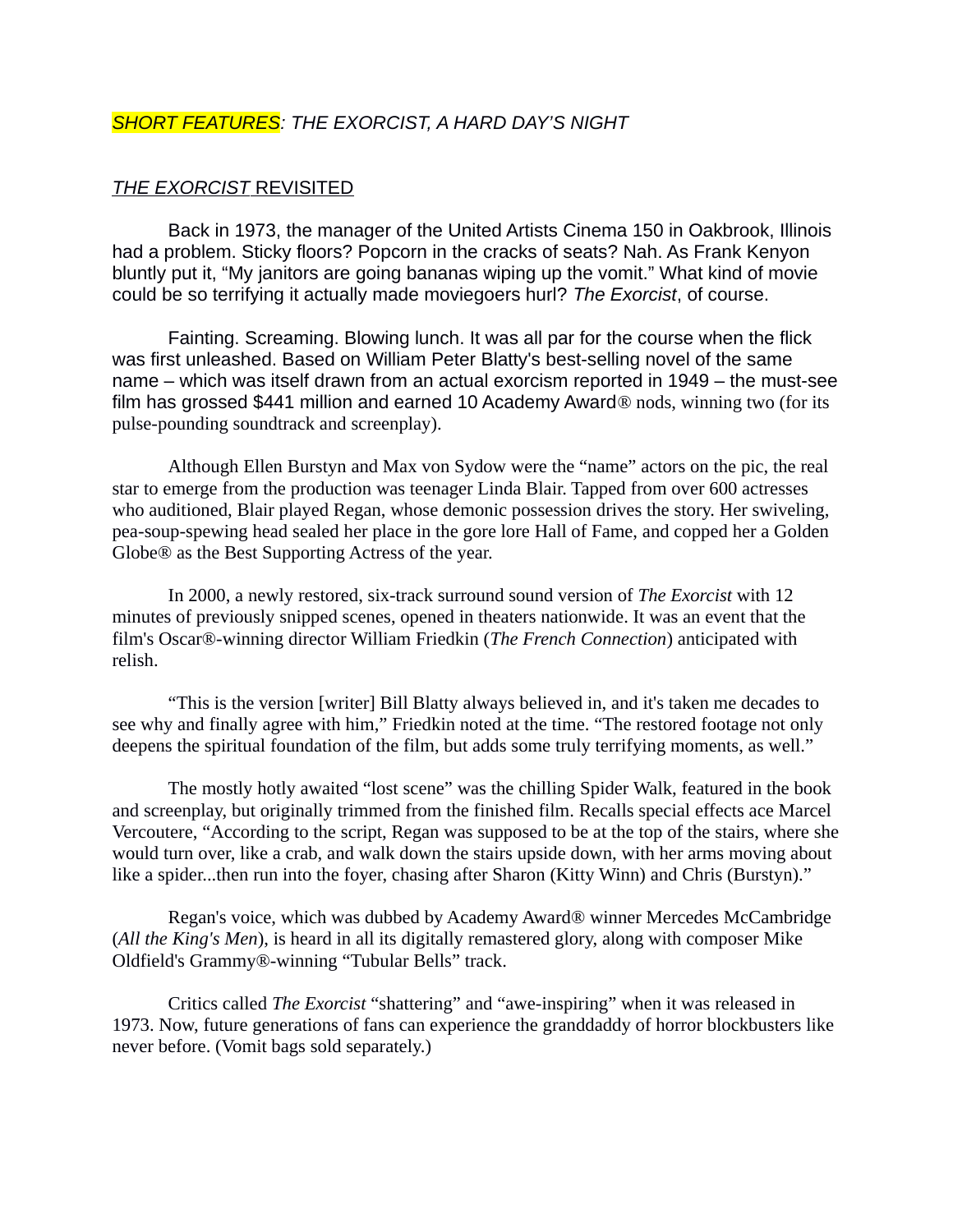#### *THE BRITISH INVASION RETURNS*

To a nation still grieving the assassination of JFK just three months earlier, the "British Invasion" of The Beatles in 1964 was nothing short of a sensation.

Their February appearance on *The Ed Sullivan Show* attracted 70 million viewers (not to mention the screaming, crying members of the live audience). Their witty, self-deprecating press conferences were a breath of fresh air, allowing Americans to laugh again after Dallas. And their remarkable string of chart-topping hits instantly established them as one of the greatest acts in pop history.

Everything about "The Fab Four" was new and different. From their mop-top hair styles to their apparent inability to take their skyrocketing fame too seriously, John Lennon, Paul McCartney, Ringo Starr and George Harrison were a far cry from the likes of white bread crooners like Pat Boone and Perry Como.

Young. Irreverent. Energetic. Photogenic. The Beatles were ready-made for the big screen. So, six months after their breakthrough gig on *Ed Sullivan*, the foursome debuted in their first movie, *A Hard Day's Night*. Released in August of '64, the story tracks the group over a 36 hour sprint. "Reel" life meets "real" life in the production, which includes shots of teen mobs chasing them, the boys prepping for a live TV gig and of course, tossing off quips at press conferences.

A sample: a reporter asks Lennon, "How did you find America?" and John responds, "Turned left at Greenland." Another journalist queries Ringo, "Are you a mod or a rocker?" and Ringo replies, "I'm a mocker."

At the time, *A Hard Day's Night* was a revelation. Director Richard Lester employed hand-held cameras, a "mock-umentary" style and other cinematic devices that hadn't been widely used before, but which everyone from Christopher Guest to The Kardashians have adopted ever since. Lester's ability to combine great songs with a wacky plot created an all-new movie hybrid: the rock 'n' roll musical. (Trivia buffs, look closely: that's a young Phil Collins seated in the crowd at the band's television special).

Twenty years before MTV, the film deftly wove The Beatles' hottest hits into the tale. Among them: the title tune, "Can't Buy Me Love," "Tell Me Why," "I'm Happy Just to Dance With You," "And I Love Her," "I Should Have Known Better" and "This Boy." One can surmise that The Monkees tore a page from the group's playbook as well, when they toplined their TV series two years later.

*A Hard Day's Night* lifted a nation in mourning, and remains a must-see for Beatles' fans of every age.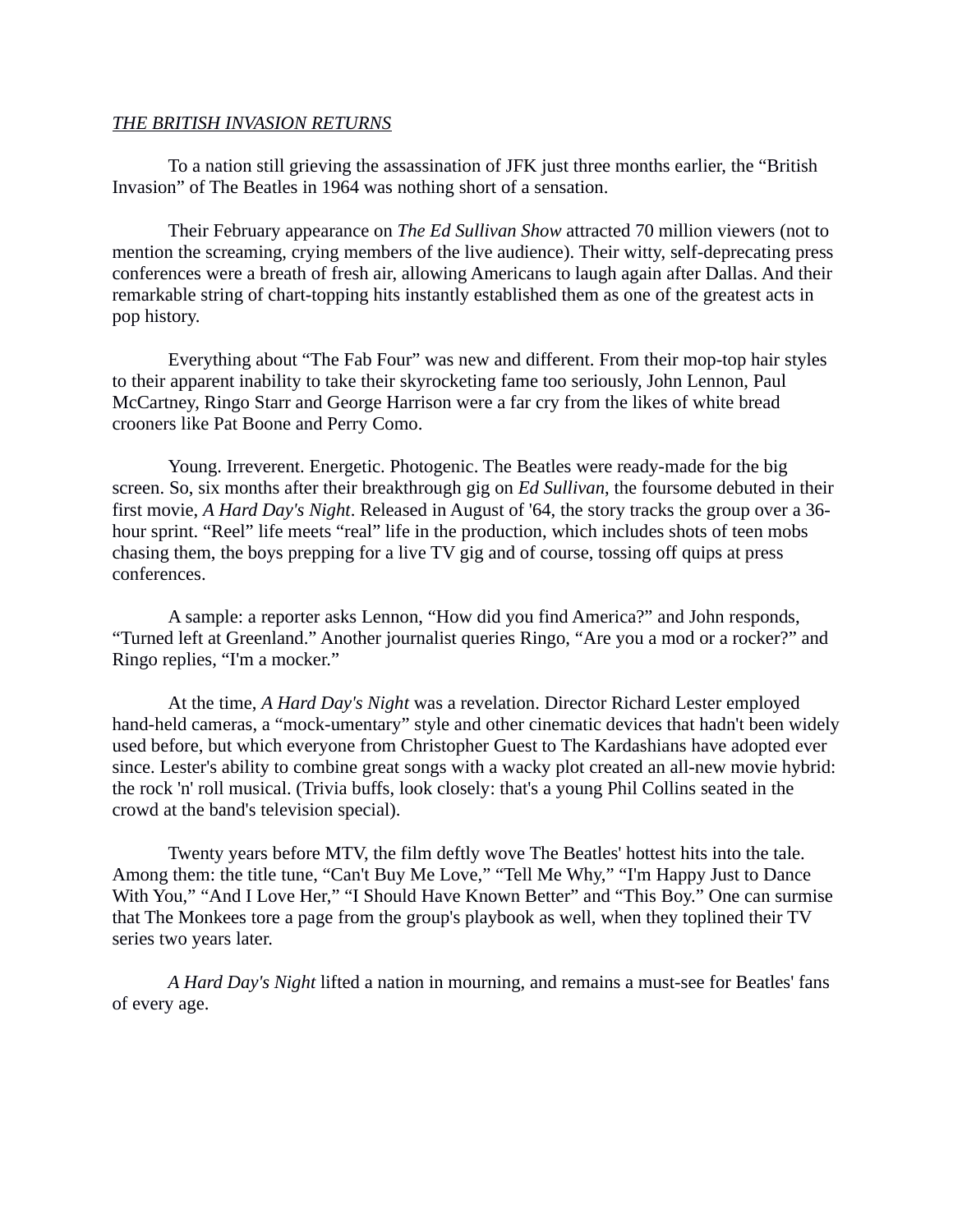#### BRIEF ACTOR PROFILES: SYLVESTER STALLONE, HARRISON FORD

The story of *Rocky* is the story of Sylvester Stallone.

Like the two-bit fighter he created, this Italian Stallion was a struggling actor who needed a big break. Fed up with waiting for it, Sly made it happen by concocting the tale of a boxer who beats the odds – then refusing to sell the coveted script unless he played the lead.

The gamble paid off. Stallone rocketed to stardom. *Rocky* won the Best Picture Oscar®. And a big-screen wannabe became one of the most popular movie idols of the 20th century.

Sylvester Gardenzio Stallone was born in New York City on July 6, 1946 and began his career with small parts in films (*Klute, Bananas*). Slowly climbing the show biz food chain, Stallone copped roles on TV shows like *Kojak* and *Police Story*, before gaining notice for his work in *The Lords of Flatbush (*1974), co-starring fellow unknown actor, Henry (*Happy Days*) Winkler. But when his modest momentum sputtered out, Sly's gutsy gambit with *Rocky* thrust him from the ranks of wannabe to global superstar two years later.

Among Stallone's best-known credits are the *Rocky* sequels and *Rambo* adventures, plus *Tango & Cash, The Expendables, Cliffhanger, Demolition Man, Cobra* and *Judge Dredd*. Most recently, Sly's come full circle with *Creed*, in which he plays an aging Rocky Balboa for the seventh time. The performance, which earned Stallone a Golden Globe® and an Oscar® nomination, proves once again that a "million-to-one shot" is always worth taking.

---------------------------------------------------------------------------------------------------------------------

He may not have the drop-dead-gorgeous looks of George Clooney, or the sex appeal of Bradley Cooper. In fact, he kinda looks like the guy who taught Algebra or sold you a term-life policy. But Harrison Ford has quietly achieved something no other male star has managed: he's appeared in more of the screen's top-grossing films than anyone else on earth. From the *Star Wars* flicks to the Indiana Jones four-pack, Ford mines box-office gold, movie after movie.

To think that this iconic superstar was once a discouraged young actor who turned to carpentry work after being dismissed by the movie biz is laughable, but the stuff of Hollywood legend. After dropping out of Ripon College and landing roles on TV series and movies, Ford's career stalled in the early 1970s. Feeling like a has-been who never was at the age of 31, he began building another career as a handyman.

Lucky for Ford, a key role in a sleeper called *American Graffiti* ignited Harrison's career, introduced him to an unknown director named George Lucas, and four years later, *Star Wars* turned them both into household names. Through the Lucas connection, Ford teamed with another motion picture powerhouse, Steven Spielberg on the *Indiana Jones* flicks, and later, boxoffice lightning struck a third time when Ford was cast in the popular *Patriot Games* thrillers.

Currently riding high as Han Solo in the *Star Wars* franchise's latest entry, Ford is living proof that a regular guy can become a "Force" to be reckoned with at any age.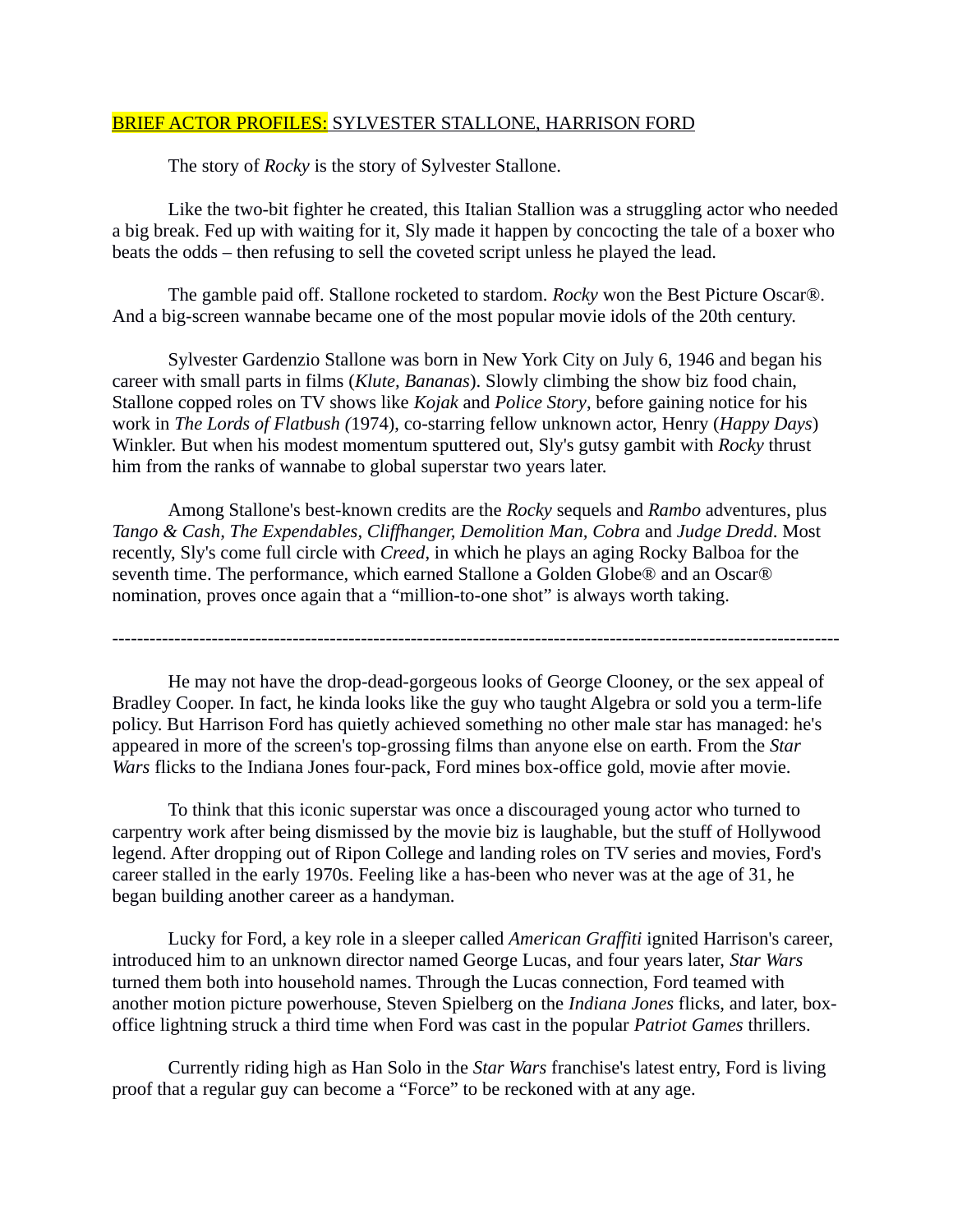*Background: The Marketing Manager at Viessmann Manufacturing asked me to prepare a media alert during the 2014-15 "polar vortex" to help drive exposure for the company. Here is what I provided:*



## *VIESSMANN MANUFACTURING CO. (U.S.) INC. PRESENTS THE FACTS AND A TURNKEY NEWS STORY FOR (CALL LETTERS OF TARGET STATION)*

# *BIG CHILL HITS ALL 50 STATES*

# *190 MILLION AMERICANS AFFECTED*

# *"POLAR VORTEX" RESPONSIBLE FOR MORE THAN 20 DEATHS*

## *TEMPS IN PARTS OF THE MIDWEST AND EAST ARE COLDER THAN ANTARCTICA*

*--------------------------------------------------------------------------------------------------------------------*

It's the story that's got America talking.

Nobody thinks about their heating system – until it's gone.

*Now, your station can take the lead in reporting this once-in-a-generation story that affects every viewer.*

Here are the facts from *New York Times* and *Associated Press* reports:

Nationwide deep freeze shatters century-old records and sets new ones in places like North Carolina and Virginia, which earlier this week registered -40 below with wind chill factored in. Even Northeast cities like New York saw records set in 1896 crushed by this week's 4-degree readings in Central Park. Public fountains are stilled and ice-covered in Georgia, school bus doors frozen open in South Carolina, oranges covered in icicles in Florida. Unprecedented low temps virtually everywhere.